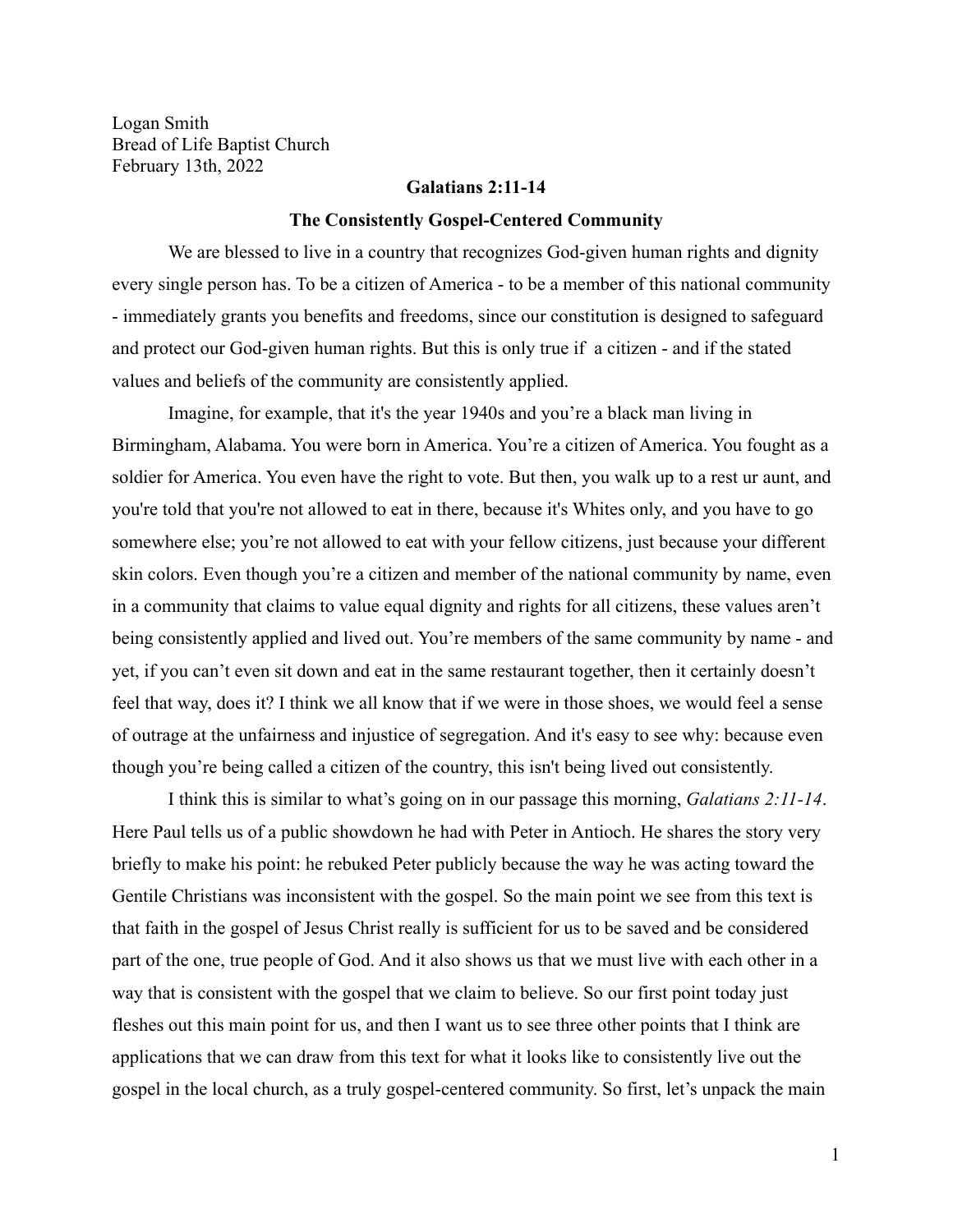point of this passage, by seeing how it answers the question: *who is truly part of God's people, and who can be saved?*

# **I. Faith in the Gospel is Sufficient to Become Part of God's People and Be Saved (Gal. 2:11-14)**

Last week, we saw how in the previous passage, the "pillars" of the church in Jerusalem, including Peter, affirmed Paul's gospel message and ministry to the Gentiles (all non-Jews). It is very jarring, then, that this passage begins with Paul telling us how Paul publicly "opposed" Cephas (just another name for Peter), publicly rebuking him since he "stood condemned"! So what could have led to such a serious, public dispute between Paul and Peter, these pillar apostles of the New Testament Church? Let's walk through the story.

This story takes place in Antioch. As I said last week, Antioch was the first place to have a church where a large number of Jewish believers and Gentile believers started doing church together. This was something completely brand new. Jews were not allowed to fellowship with Gentiles in this way, and before this, Christ followers were initially seen as just a sect of Judaism. Jews certainly didn't worship with pagan Gentiles! But as the gospel went forth in ANtioch, and a church was started where Jews and Gentiles belonged to the same community of faith, people began calling them by a new word: "Christians." THis is what we see in Acts 11. And we also see there that Barnabas brought Paul there to be a part of the incredible gospel ministry in that church and city.

At some point, Peter came up to Antioch from Jerusalem, and he was fellowshipping with the Gentile believers. As verse 12 says, "*he was eating with the Gentiles."* Peter had table fellowship with these Gentile Christians, eating at the same table, even eating unclean foods with them. And this was a big deal. According to the Law of Moses in the Old Testament, Jews couldn't eat the "unclean" foods that Gentiles did, like pork and shellfish. No BBQ or shrimp cocktails. They wouldn't even eat with Gentiles. Food remains to be one of the most visible signs of cultural differences, even to this day. That's why we can talk about Mexican food, Greek food, Italian food, or Chinese food, and everyone knows the different kinds of foods I'm referring to, and the peoples and cultures that they represent. It's a visible, tangible reminder of the *differences and distinctions* between people and different cultures. Sharing a meal together is one of the best ways to get to know someone, to build a relationship and spend time together. And the reverse is also true: refusing to share a meal with someone, or eat the same foods as them,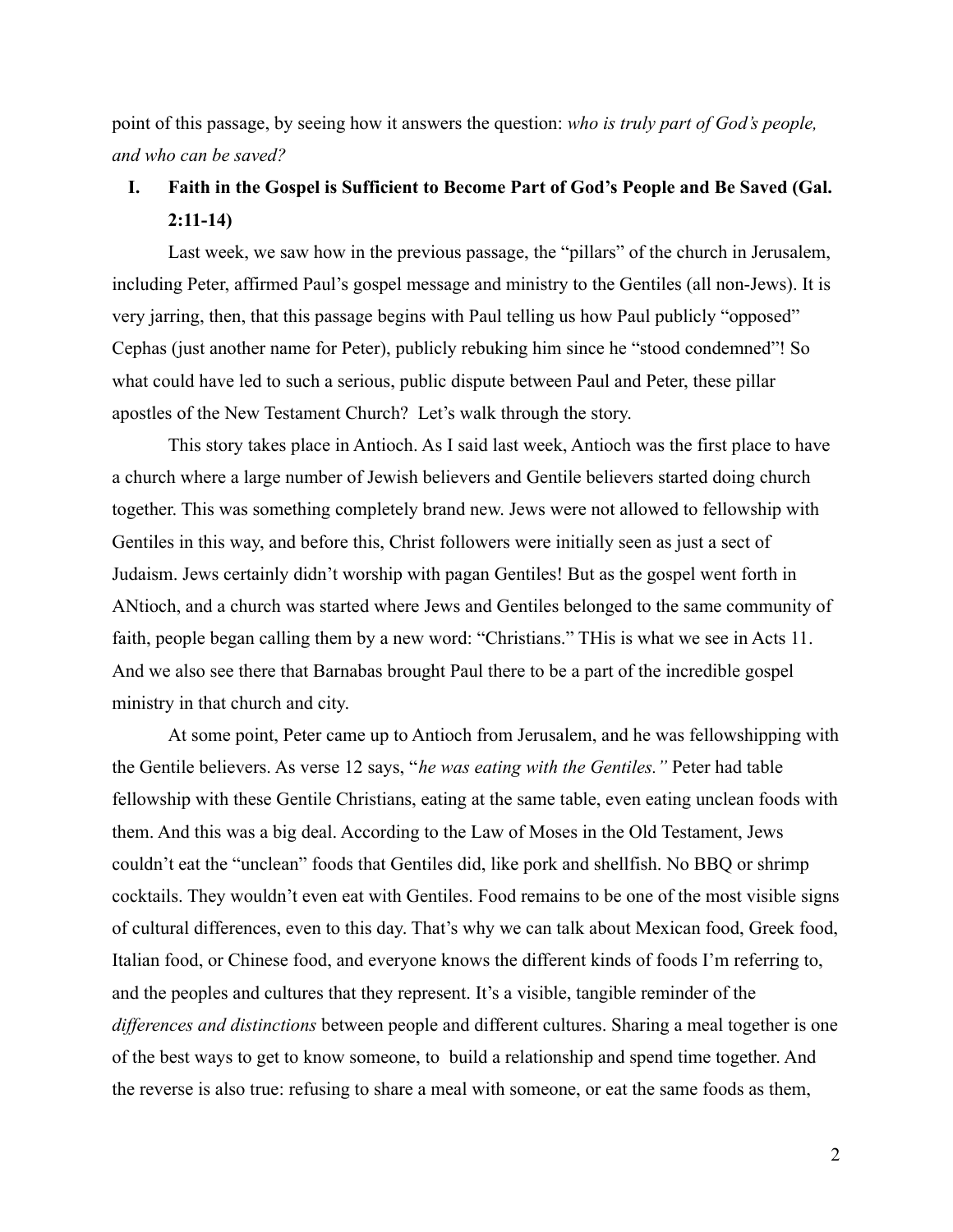can be one of clearest signs of division and animosity between people. If sharing meals together is a sign of friendship, fellowship, and unity, refusing to eat together is a sign of discord, division, and disunity. Just think about family meals at holidays: they can be times of unbridled join as family gets together and enjoys each other; or, it can be a painful reminder that uncle Bob and aunt Susie are still refusing to come to Thanksgiving dinner because they are still mad at Grandpa, or uncle TIm, or so and so.

And so it was with the Jewish food laws. They were meant to signify that only Israel was God's covenant people. THey were set apart from among the nations; they alone were the people of God. All the other nations were unclean, under God's wrath as His enemies. And so, we see an inseparable relationship between being *part of God's people* and being *saved by the God's promises of redemption.* Being part of God's people and being saved from our sin and reconciled to God go hand-in-hand. You can't be reconciled to God without being part of His people; you can't be part of His people without being reconciled to God. And so, the differences about Israel, such as their food laws, made it very clear that only the Jews were God's people, receiving GOd's covenant promises of salvation.

But then, when we get to the New Testament, God's covenant promises to Israel were fulfilled: Jesus Christ, GOd's Son and promised Messiah, finally came! Jesus lived a perfectly righteous life and fulfilled the Law's demands; he died on the cross and bore GOd's wrath against sin; He rose from the grave on the third day, being vindicated by God and conquering over Sin, Satan, and Death! He offered the ultimate sacrifice for our sins, and GOd accepted it! And he didn't just do this for the Jews - he did this so that anyone, in all the earth, who repents and believes this good news, trusting in Christ alone for salvation, will be forgiven, declared clean and righteous, and will be saved to eternal life, all by God's grace through faith in Christ! And this means that anyone who trusts in Christ is part of the true people of God! IN fact, the true people of God *are those who trust in the gospel of Christ!* This means it's no longer based on being born ethnically Jewish, or being circumcised, or fulfilling the Law of Moses, or practicing Sabbaths and feast days, or abstaining from certain foods. We are cleansed and justified before God, part of his covenant people, and saved, purely by grace through faith in Jesus Christ!

We see this very clearly in Acts 10, in the story of Peter (the same "Cephas" that we see her ein Galatians), and Cornelius, a Gentile (a Roman) who became a Christian. Peter was sitting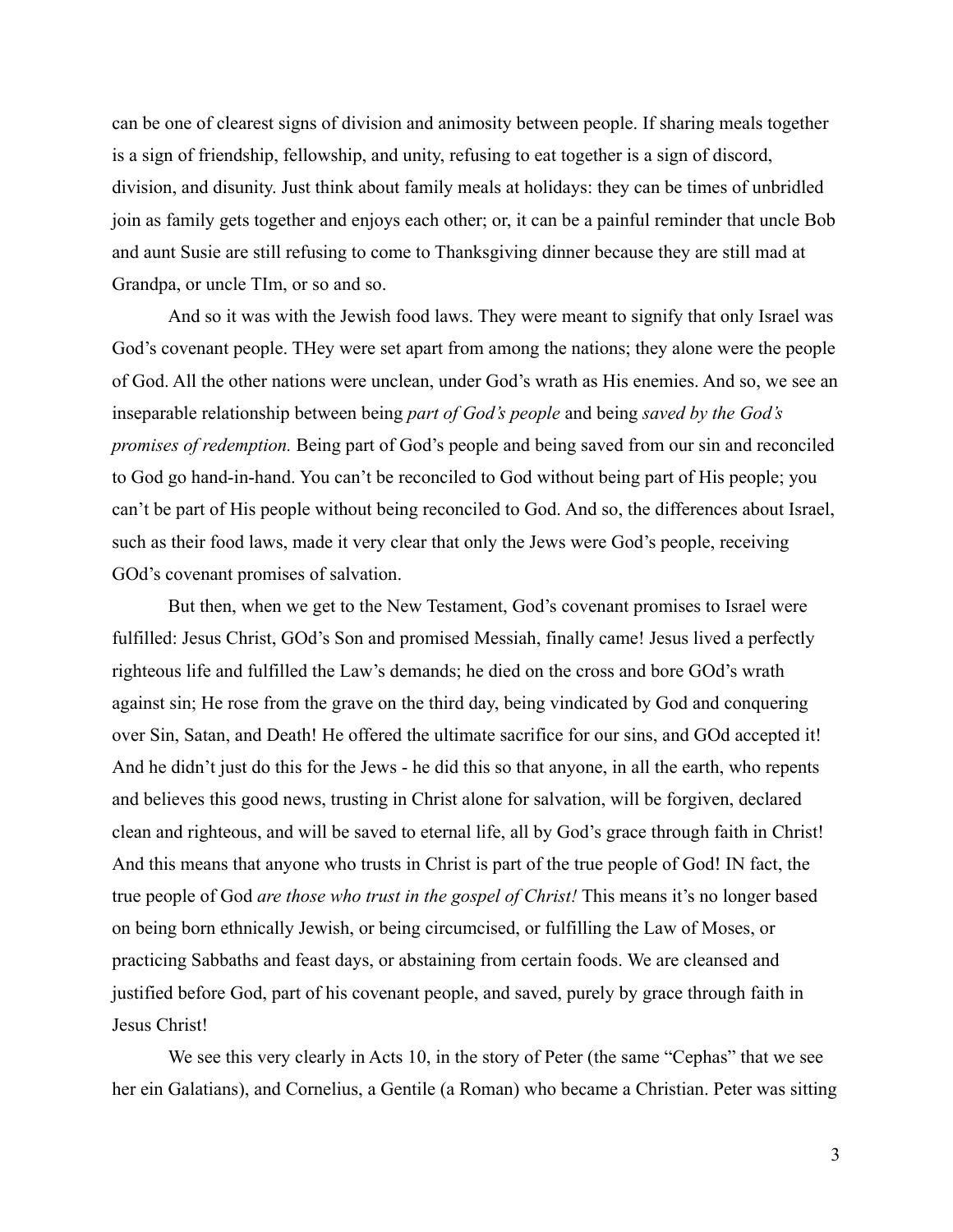on his roof, and received a vision from the Lord: he saw a sheet come down from heaven, with every kind of animal on it, and God told him, "Rise, kill, and eat." But Peter replied that he couldn't, because that would be to disobey the Law of Moses! But God repeated this three times, and told him, "What God has made clean, do not call common," or, unclean (Acts 10:9-16). Even as Peter was thinking about what this could mean, men from Cornelius arrived, asking Peter to come and talk to Cornelius and his family about God. But there's only one problem with this: Cornelius is a Gentile, and Peter's a Jew! He can't go to his house, that would be unclean! But then Peter realizes that this is what the vision was all about: God was making it clear that the food laws no longer applied because Christ broke down the distinction between Jew and Gentile. Yes, there were still ethnic and cultural differences - but being part of the people of God was no longer just limited to ethnic Israel. It was opened up to all the nations of the world! They no longer needed to abstain from unclean foods, or be separate from Gentiles, because being "clean" or "unclean," being seen as holy, righteous, and acceptd before God no longer depended on keeping the Law of Moses or being part of ethnic Israel - it's all dependent upon *trusting in the gospel of Christ!* And all of this took place *before Galatians 2:11-14!* This is why when Peter first came to Antioch, he had no problem eating with the Gentile believers!

But then, something happened; after these "certain men came from James," Peter "drew back and separated himself, fearing the circumcision party" (v.12b). He stopped eating unclean foods, stopped eating with the Gentile Christians, and stopped having fellowship with them, separating himself from them. And not only this, but as we see in v.13, since he's an influential apostle, he actually led the other Jewish Christians astray, causing them to do the same - even Barnabas, Paul's co-missionary!

And so, Paul "opposed him to his face," publicly rebuking Peter "because he stood condemned." Verse 14 tells us how Paul responded and what this public rebuke looked like: "But when I saw that their conduct was not in step with the truth of the gospel, I said to Cephas before them all, "If you, though a Jew, live like a Gentile and not like a Jew, how can you force the Gentiles to live like Jews?" Paul is telling us clearly that this is such a big deal because it is a gospel issue. The truth of the gospel is at stake, because these Christians aren't living in a way that is consistent with the gospel they believe. They were acting like the Gentile believers needed to become good Jews and start doing different works - like only eating certain foods and being circumcised - in order to truly be considered part of the church and be saved! They were forcing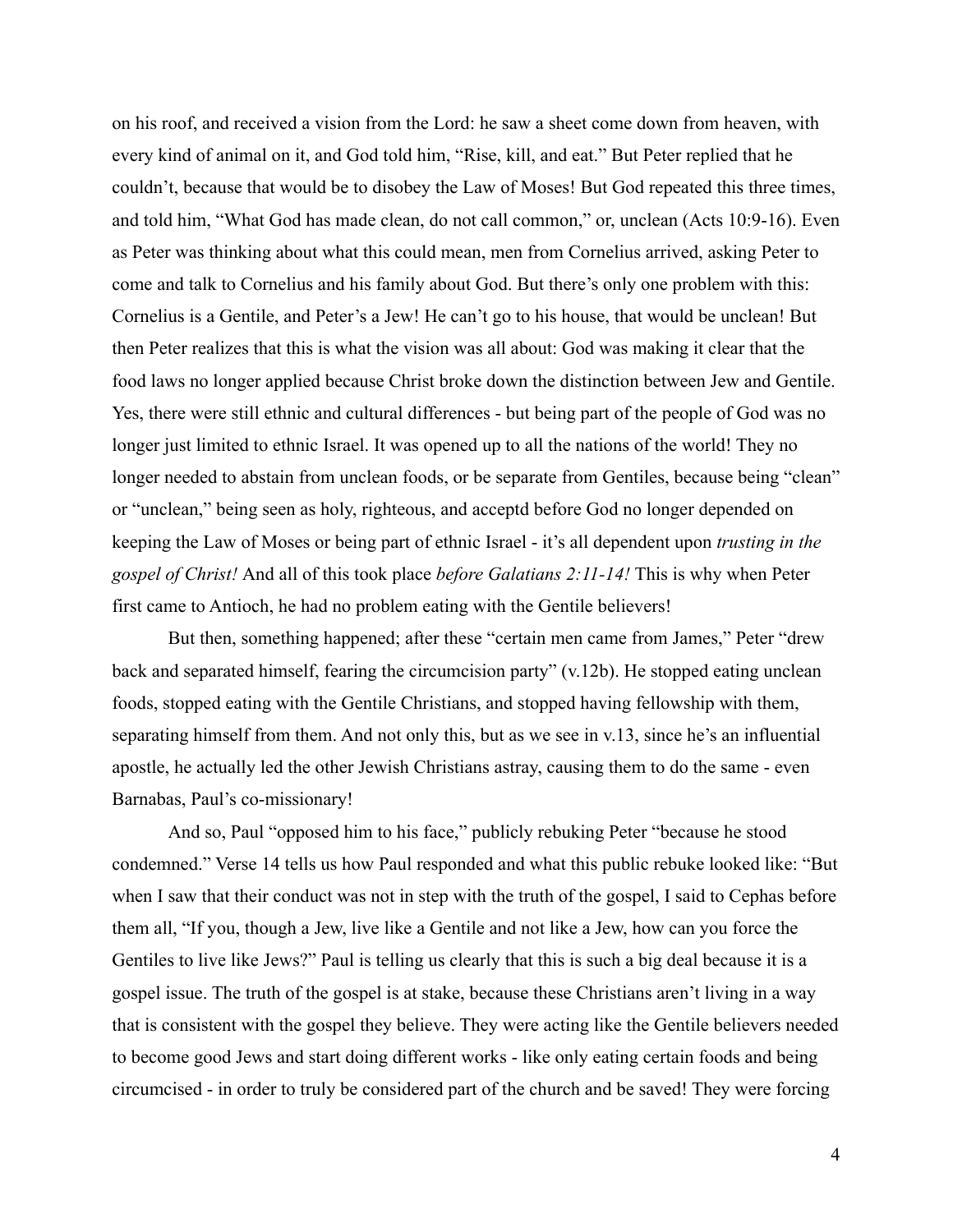Gentiles to become Jews, as verse 14 says. But this is a denial of the gospel! This is saying we need to believe in Christ *plus do the works of the Law!* And this is a false gospel. Even though Peter knows the true gospel, his actions are not consistent with the true gospel, and lead others astray into believing a false gospel. So Paul rebukes him publicly to make it very clear that *faith in the gospel of Christ is sufficient for anyone to be part of God's people and be justified before GOd, being saved to eternal life!*

We are saved purely by grace through faith in Jesus Christ! If we truly trust in Christ's life, death, and resurrection as sufficient to save us from our sins! And this also means that faith in Christ is sufficient to be part of God's people and be reconciled to one another! If you are truly trusting in Christ's grace, then you are forgiven, declared righteous, and part of God's holy people, simply by grace through faith!

Therefore, we are called to live in a way that is *consistent* with the gospel that we proclaim to believe. As church, as a local, visible group of God's people, we are called to be a consistently gospel-centered community. So what how can we do that, according to this passage? For starters, we see that…

### **II. Gospel-Centered Church Unity is a Gospel Issue**

THe division between Jews and Gentiles in the Antioch church told a lie about the gospel; by not truly living in unity with one another around the gospel, but instead telling the Gentiles they couldn't really be part of their same community unless they lived like Jews, they were telling a lie about the gospel with their actions. They preached the true gospel - but the way they treated their fellow Christians, even in the same church, was not consistent with the gospel they claimed to believe. And this is why our church unity is a *gospel issue.*

Now, I don't think any of us here today are tempted to stop fellowshipping with each other because some people in the church demand that we all live like Jews and start obeying the food regulations of the Old Testament, and others don't. THat's probably not a temptation for us today. But there *are* still plenty of things that we are tempted to divide over as a church, threatening our unity. Maybe we're tempted to divide over ethnic, racial, or cultural lines, like we see happening here between Jews and Gentiles. This is a reminder that there is no place for racism in our hearts or in Christ's church. The gospel is sufficient to save *anyone in all the world!* It breaks down racial and cultural barriers between us! So we can never hold racial prejudice in our hearts toward other people. We can never be a church that divides over racial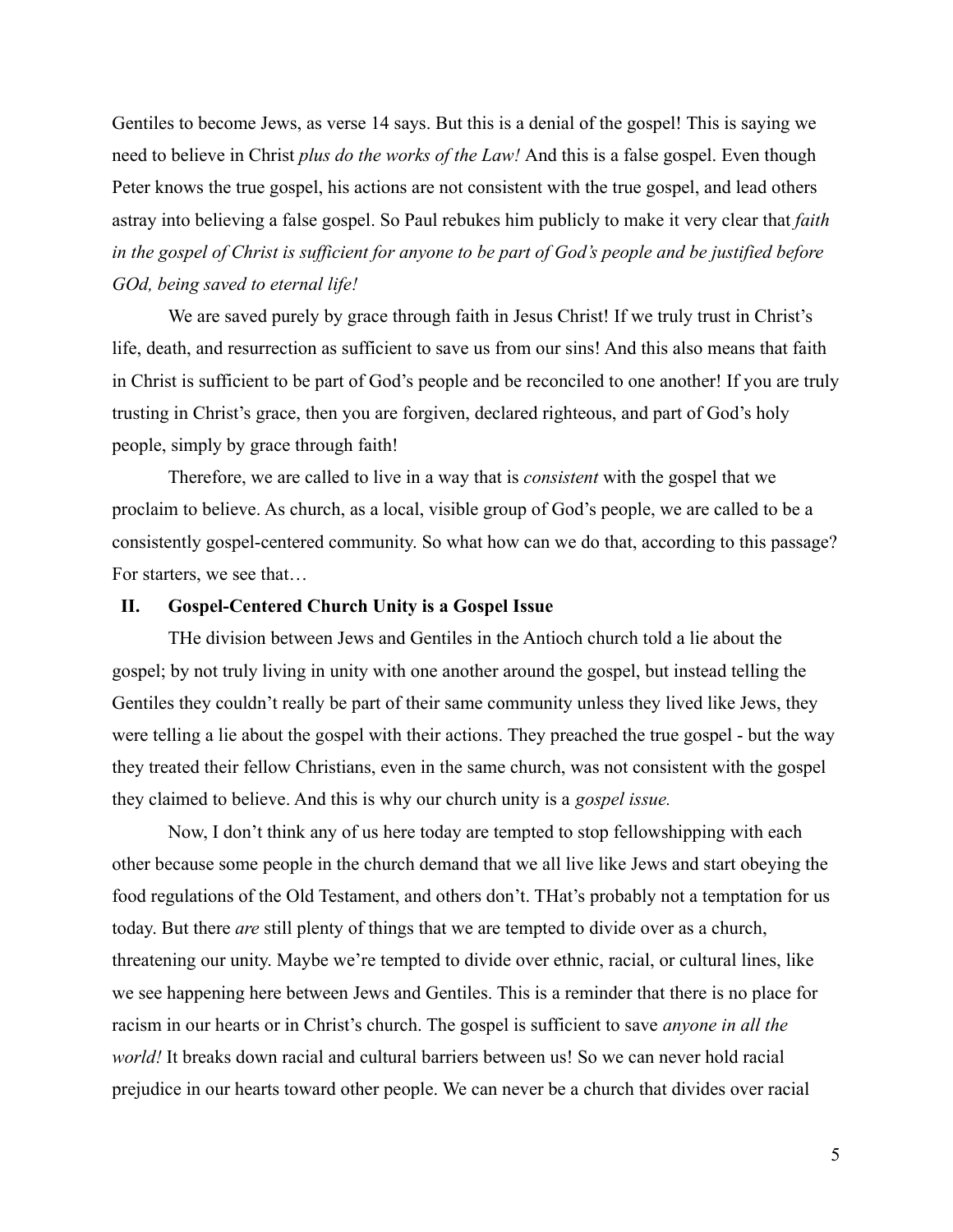issues. We must preach the gospel indiscriminately, and invite all who believe to be part of our church community. If we make being part of church a racial issue - so that this is a white church, or a black church, or so forth - then we are making our ethnic, cultural identity more important than the gospel; we're saying you have to believe in Jesus *plus be the same race or culture as us.* And that is unacceptable - that tells a lie about the gospel.

And this sin't just true for racial or cultural differences. We could be tempted to do this on any other matter of preference or bias. Maybe we're tempted to divide over social or ethnic classes, between the rich and poor, the urban or rural, the educated or uneducated. Again, that is unacceptable. Even if we have nothing else in common, our background is ultimately the same: we were dead in our sins, and we trust in Christ as our only, sufficient hope to save us to eternal life! That means *the most important thing about us* is the same, if we're Christian, not matter how different we may be! We have to truly believe that *our common faith in the gospel is the most important thing about us, and is what truly defines us,* not just as individuals, but as a church community!

And we could keep going. Anything we divide over reveals what we truly believe is most important; it reveals what truly defines us. We can't fight and divide over the color of the church carpet, the style of music we play, or whether or not we sit on chairs or pews on Sunday morning. If we divide over silly things like that, then we're saying that we care more about our own preferences then we care about faith in Christ.

We are called to be a *gospel-centered community.* If we truly believe the gospel, that we are saved by grace through faith in Christ alone, and that true faith is sufficient to save us make us part the one people of God, then *our unity has to be grounded in the gospel!* This is why we require that every member here give a credible profession of faith in the gospel of Jesus Christ and agree to our statement of faith, summarizing what we believe the Bible says. Our unity has to be grounded in our faith in Christ.

But there will always be challenges to our church unity, and always be the possibility that we live inconsistently with the gospel as a community, because…

## **III. We are All Prone to Sin and Live Inconsistently with the Gospel at Times**

Despite what some people may say, we remain sinners, even after we become Christians, and will continue to struggle against sin and temptation throughout the rest of our Christian lives here on Earth. And this passage makes that point very clear for us. After all, if Peter, the Apostle,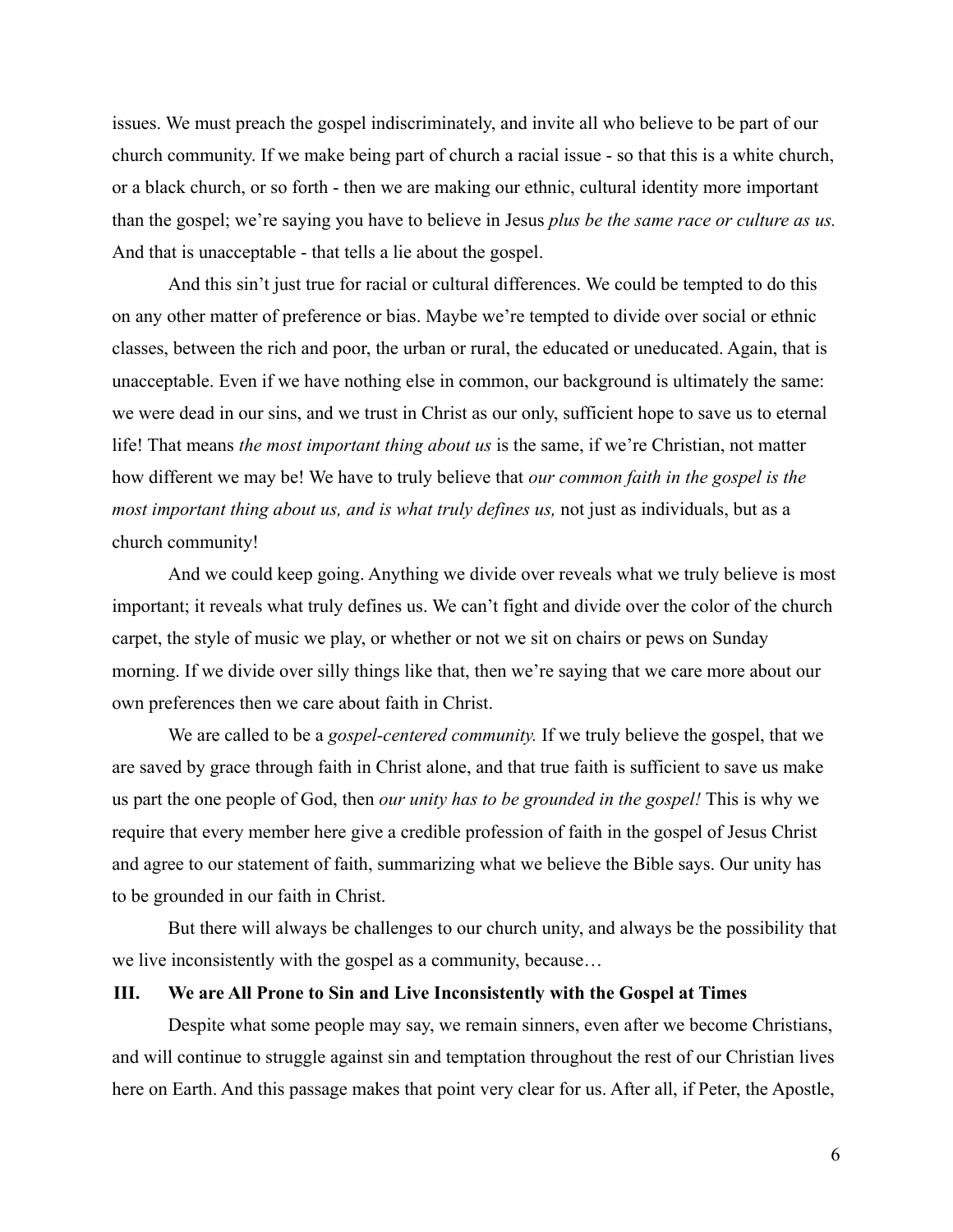still sinned and needed to be corrected, then this is certainly true for each of us today! We are all prone to live inconsistently with the gospel - to live in a way that is "not in step with the truth of the gospel," as we see Peter, Barnabas, and the Jewish Christians doing here.

Therefore, I think it's helpful if we take a closer look at what Peter is doing here and why. We're told PEter withdrew from the Gentiles when "certain men from James" came, because he feared "the circumcision party." Most commentators agree that these are probably two different groups. It's very possible these men from James are Christians sent from Jerusalem to see how the Jewish and Gentile Christians were living as Gentiles together. The "Circumcision party" probably refers to non-Christian Jews back in Jerusalem who were persecuting the church. And so, it's possible that the men from James convinced Peter and the rest, even Barnanabas, to stop eating and associating with the Gentile Christians in order to try and ease up the persecution going on in Jerusalem. So this wasn't a theological disagreement, but rather Peter and the rest giving in, doing what they knew was wrong, *out of fear,* which is why Paul accuses them of hypocrisy.

Now, again, we're talking about *Peter* here, who followed Jesus, was a leading Apostle, and wrote books of the Bible! Also Barnabas, Paul's fellow missionary! So clearly, if these godly men, far wiser and more mature in the faith than we are - if they could still sin, still act hypocritically, still live inconsistently with the gospel, then *surely this still happens for each of us today!* Therefore, the first step towards actually living in a consistently gospel-centered way,both as individuals and as a church, is for us to humbly recognize that we all still struggle with sin and temptation, and that each of us can be wrong. We're all tempted to live hypocritically at times. We're all tempted to live by fear, rather than faith. Maybe we worship Christ and believe His word on Sunday, but are tempted to be ashamed of Christ at school or work on MOnday. Maybe we go along with a dirty joke, or join in something we know is against the Bible. Maybe we don't proclaim the true gospel when our friend or coworker tell us they believe all roads lead to Heaven and we just smile and pretend like that's ok. Maybe we're tempted to tell our friend there's nothing wrong with homosexuality, or living with your boyfriend or girlfriend, or being transgender, or anything else, out of fear, even thoguh we know the Bible says its wrong.

We're all tempted to sin, be hypocrites, and living inconsistently with the gospel and who we are in Christ at times, hurting ourselves, our fellow Christians, and non-believers in the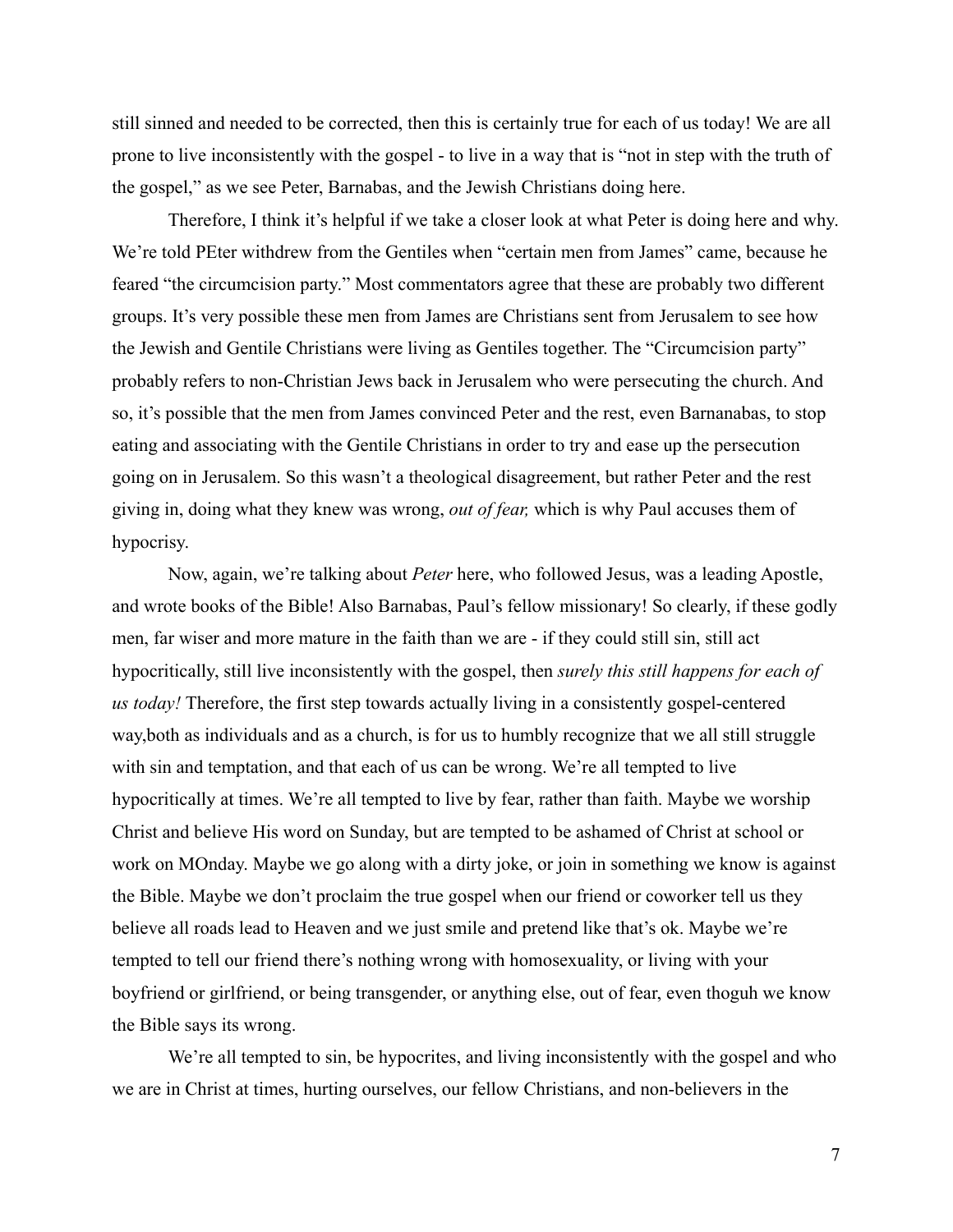process. THerefore, we need to recognize this and humbly confess our temptations and sins to one another, so that we can repent and continue to believe the gospel of CHrist's grace!

And this means we need a church culture *where we help each other to do this.* THis is why…

# **IV. Consistent Gospel-Centered Community Requires Loving Rebuke and Grace-filled Encouragement**

Just as Paul rebuked Peter, Barnabas, and the others for living inconsistently with the gospel, encouraging them to remember the gospel and live in light of it, so we need to follow this same example with one another. We live in a day and age where we think that loving each other means just tolerating and accepting each other's choices, no matter how wrong or destructive they may be; or that loving people just means leaving each other alone. But that's not biblical love; it's really just laziness, because Christlike love is hard work. CHristlike love means actually caring for one another more than ourselves, truly seeking each other's good - which can only be found in Christ. If we really believe that true faith in the gospel of Christ is our only hope of salvation, and that we as a church are called lo live in a way that is consistent with the gospel we proclaim, then that means we need to be a church community that takes that seriously. Just as we have a statement of faith that says what we believe as a gospel-believing church, so we also have a *church covenant* that says what it looks like for us to *live* as Christians in a gospel-centered, Bible-believing church. Our church covenant is our commitment to live out the gospel consistently, both as individuals and as a church community.

But as we've seen, we're each still tempted to sin and we all live inconsistently with the gospel at times. So, we need to have a church culture in which we love each other enough to hold one another accountable to a life of consistent faith in the gospel of Christ. We need to love each other, and our church, enough to lovingly correct and rebuke each other at times when it is obvious that we're walking in a way that is sinful; when we claim to have faith, but are willfully and hypocritically embracing sin or not obeying the Bible when we know that we should. Every single one of us is going to sin and do this at times, so we all need to have brothers and sisters around us who love us enough to hold us accountable, confront us with the truth, and lovingly call us back to walking in the truth of the gospel of Christ. We need to love each other enough to do, even when it's difficult, and even when we don't know how the other person will take it. And